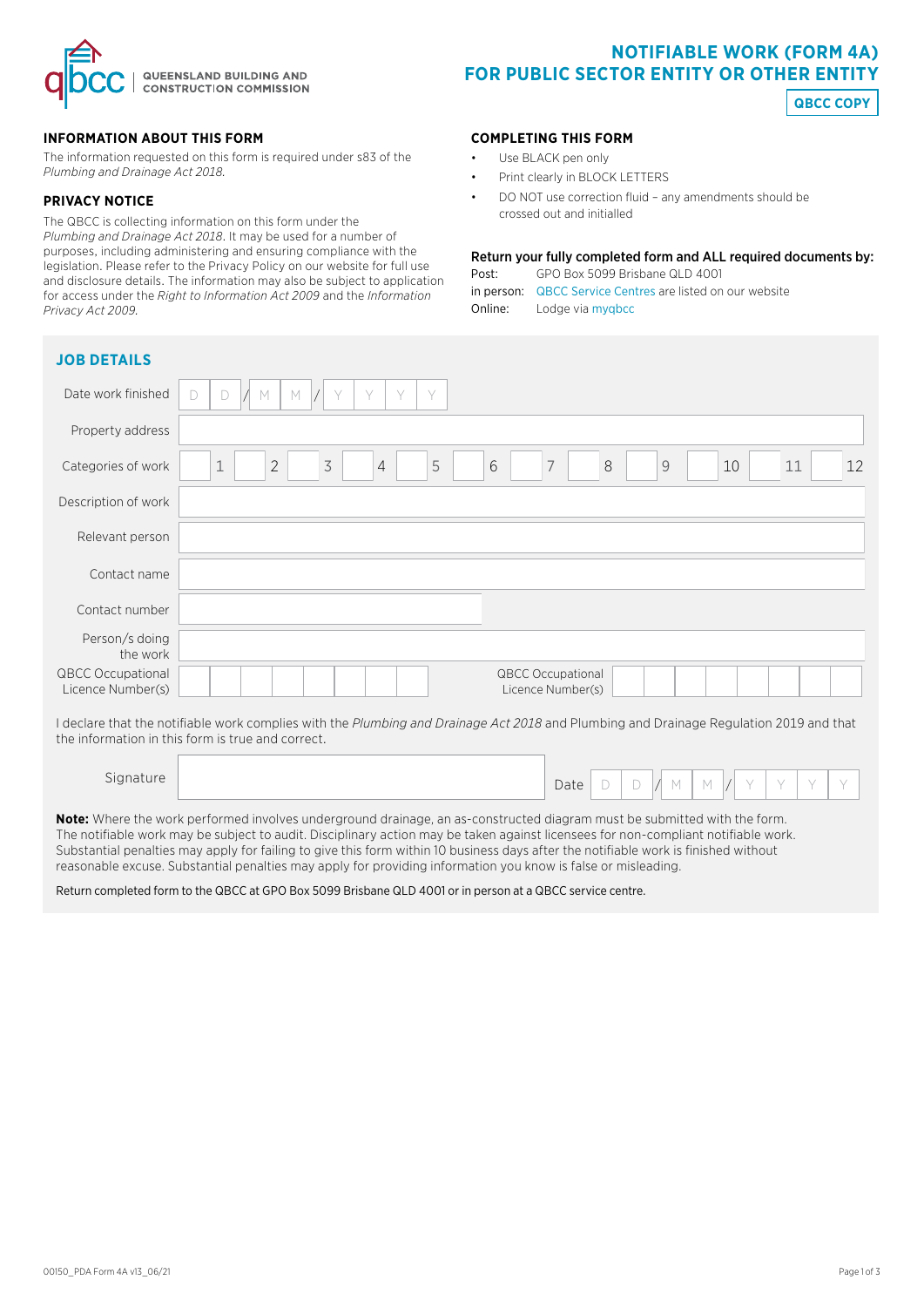

## **NOTIFIABLE WORK (FORM 4A) FOR PUBLIC SECTOR ENTITY OR OTHER ENTITY**

**PUBLIC SECTOR ENTITY COPY**

| <b>JOB DETAILS</b>                                                                                                                                                                          |                                                                                                                                                                                |  |  |  |  |
|---------------------------------------------------------------------------------------------------------------------------------------------------------------------------------------------|--------------------------------------------------------------------------------------------------------------------------------------------------------------------------------|--|--|--|--|
| Date work finished                                                                                                                                                                          | Y<br>$\vee$<br>Y<br>M<br>M<br>Y<br>D<br>D                                                                                                                                      |  |  |  |  |
| Property address                                                                                                                                                                            |                                                                                                                                                                                |  |  |  |  |
| Categories of work                                                                                                                                                                          | $\overline{2}$<br>$\overline{\mathcal{S}}$<br>5<br>6<br>7<br>$\mathcal{G}% _{M_{1},M_{2}}^{\alpha,\beta}(\mathcal{G})$<br>12<br>$\mathbf 1$<br>$\overline{4}$<br>8<br>11<br>10 |  |  |  |  |
| Description of work                                                                                                                                                                         |                                                                                                                                                                                |  |  |  |  |
| Relevant person                                                                                                                                                                             |                                                                                                                                                                                |  |  |  |  |
| Contact name                                                                                                                                                                                |                                                                                                                                                                                |  |  |  |  |
| Contact number                                                                                                                                                                              |                                                                                                                                                                                |  |  |  |  |
| Person/s doing<br>the work                                                                                                                                                                  |                                                                                                                                                                                |  |  |  |  |
| <b>QBCC Occupational</b><br>Licence Number(s)                                                                                                                                               | <b>QBCC Occupational</b><br>Licence Number(s)                                                                                                                                  |  |  |  |  |
| I declare that the notifiable work complies with the Plumbing and Drainage Act 2018 and Plumbing and Drainage Regulation 2019 and<br>that the information in this form is true and correct. |                                                                                                                                                                                |  |  |  |  |
| Signature                                                                                                                                                                                   | M<br>Y<br>Y<br>D<br>M<br>Y<br>D<br>Date                                                                                                                                        |  |  |  |  |
| This is a copy of the notice given to the<br>Y<br>V<br>Y<br>M<br>D<br>D<br>M<br>Queensland Building and Construction Commission (QBCC) on                                                   |                                                                                                                                                                                |  |  |  |  |
| You can contact the QBCC to inspect the original notice. The local government may contact you to arrange for the work to be inspected to ensure it is compliant.                            |                                                                                                                                                                                |  |  |  |  |

- **Public sector entity**  Your plumber or drainer must notify the QBCC of the work undertaken at your property.
	- Categories of notifiable work are listed in schedule 1 of the Plumbing and Drainage Regulation 2019 and provided below. - For further information, contact QBCC on 139 333.

## **CATEGORIES OF NOTIFIABLE WORK**

|                | Work necessary for extending, altering, replacing or removing supply pipes, other than supply pipes for a fire service, if the work is for an<br>existing building; an extension to an existing class 1 building; or a structure for an existing class 1 building.                           |
|----------------|----------------------------------------------------------------------------------------------------------------------------------------------------------------------------------------------------------------------------------------------------------------------------------------------|
| $\overline{2}$ | Work necessary for extending or removing a fire service, if the work is associated with a building development approval under the<br>Building Act 1975, schedule 2; and for an existing class 2 to 9 building.                                                                               |
| 3              | Work necessary for extending, altering, replacing or removing sanitary plumbing, if the work is for an existing building.                                                                                                                                                                    |
| $\overline{4}$ | Work necessary for extending, altering, replacing or removing sanitary drainage, other than a combined sanitary drain, if the work is for an<br>existing class 1 or 10 building or structure; an extension to an existing class 1 building; or a structure for an existing class 1 building. |
| 5              | Work necessary for installing, replacing or removing a temperature control device, if the work is for an existing building;<br>an extension to an existing class 1 building; or a structure for an existing class 1 building.                                                                |
| 6              | Work necessary for installing, replacing or removing a water heater, if the work is for an existing building; an extension to an existing<br>class 1 building; or a structure for an existing class 1 building.                                                                              |
| $\overline{7}$ | Work necessary for installing, replacing or removing a testable backflow prevention device or a dual check valve with atmospheric<br>port, if the work is for an existing building; an extension to an existing class 1 building; or a structure for an existing class 1 building.           |
| 8              | Work necessary for installing a greywater use facility that includes a greywater treatment plant in a sewered area (if the premises where<br>the facility is proposed to be installed generates no more than 3kL of greywater a day); or for replacing a greywater treatment plant.          |
| 9              | Work necessary for installing or relocating a fixture, if the work is for an existing class 1 or 10 building or structure; an extension to an<br>existing class 1 building; or a structure for an existing class 1 building.                                                                 |
| 10             | Work, other than for sanitary drainage, necessary for installing or relocating a fixture, if the work is for an existing class 2 to 9 building<br>of 1 or 2 storeys above ground.                                                                                                            |
| 11             | Work necessary for sealing a sanitary drain upstream from the connection point for a treatment plant or a service provider's sewerage<br>system, if the work is for an existing building.                                                                                                    |
| 12             | Work necessary for sealing a supply pipe downstream from a water meter, if the work is for an existing class 2 to 9 building.                                                                                                                                                                |